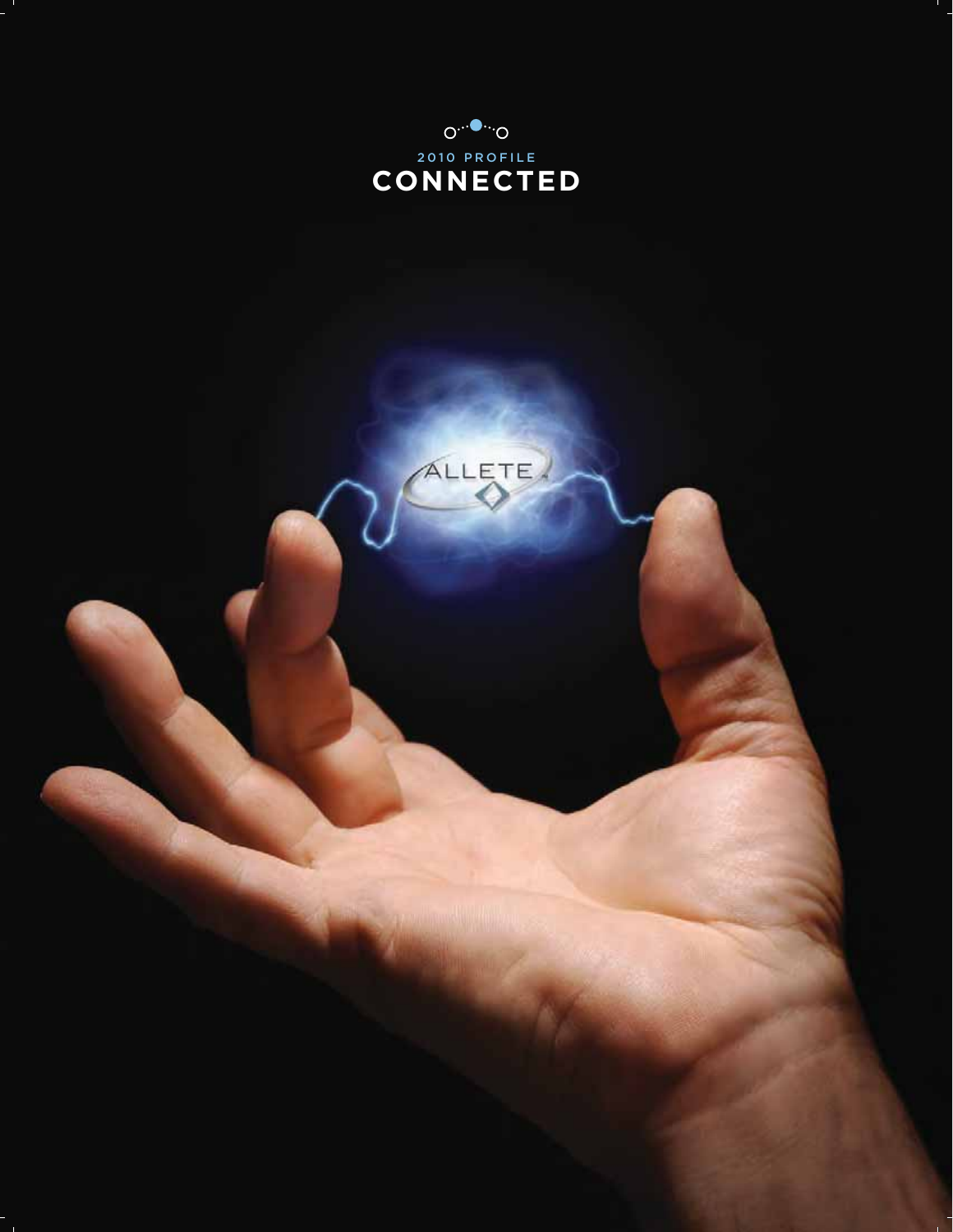

When 2010 began, ALLETE's Minnesota Power division was **connected** to a rich potential source of renewable wind energy when it closed the purchase of a 465-mile direct current transmission line between northern Minnesota and central North Dakota.

To secure this strategic asset, and to achieve all the successful outcomes that make a publicly traded energy company succeed and grow, ALLETE has to be connected.

ALLETE has developed and strengthened **its electrical connection** to individual people, homes and businesses since Minnesota Power's predecessor company was incorporated more than 100 years ago. Today it serves 144,000 residential energy customers in northern and central Minnesota as well as 16 municipalities and some of the nation's largest industrial power customers. Superior Water, Light & Power, BNI Coal and ALLETE Properties are other businesses under the ALLETE umbrella.

and the contract of the contract of the contract of the contract of the contract of the contract of the contract of

# Our business is more than staying in touch.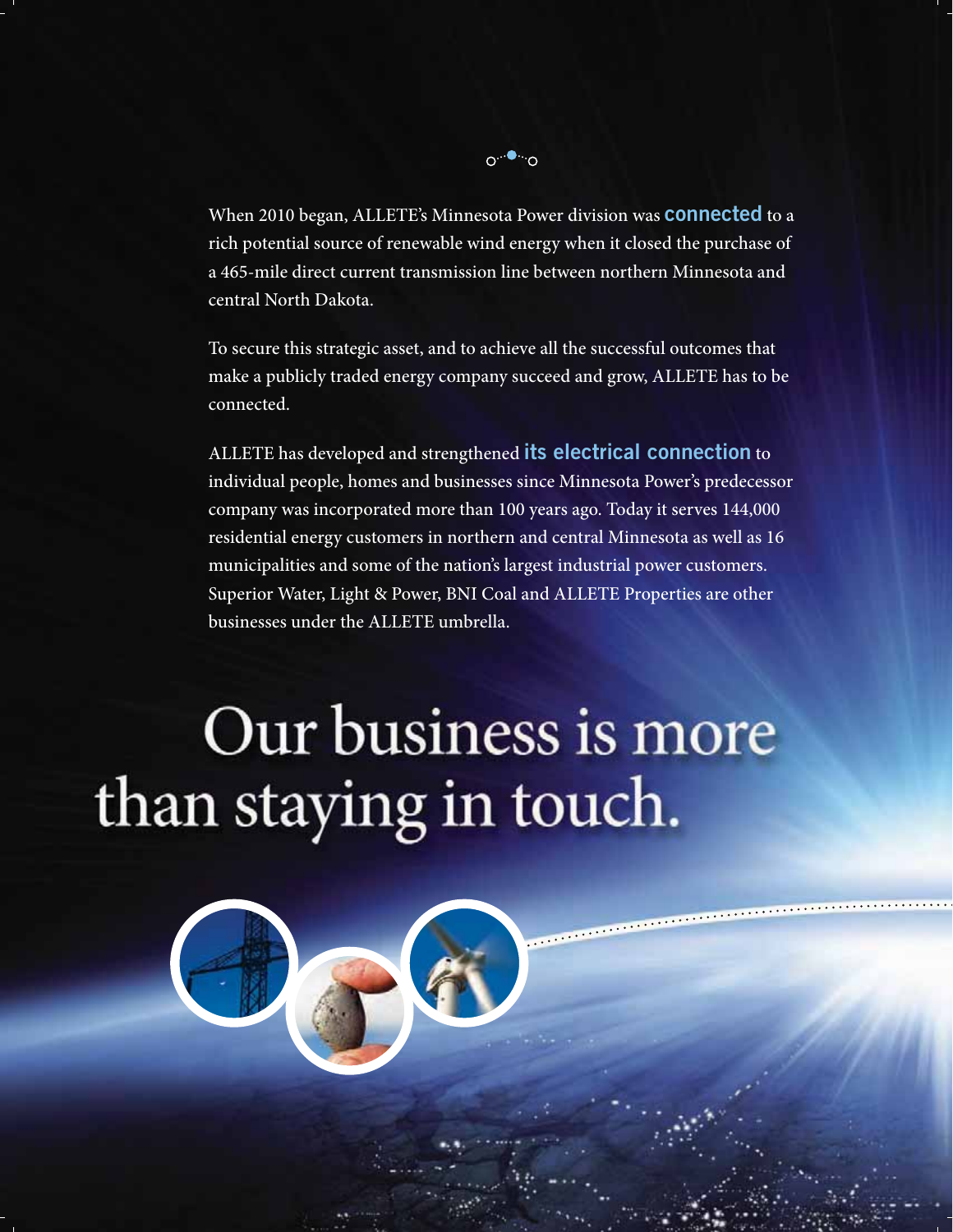

As an energy company with a defined service territory, Minnesota Power is literally wired to its customers. But the **human connection** is every bit as important. We must constantly engage the people we serve about topics as widespread as safety, rates, conservation and that sponsorship for the Pewee hockey tournament. Our employees are encouraged to make personal commitments through involvement with city councils, scout troops and other community organizations.

We must constantly interact with local, state and federal officials, from elected representatives to utility commission staff. Our company's potential effects on business and household budgets, the environment, rights-of-way and the national energy grid all demand a **connection to government.**

ALLETE's longstanding connection to investors is spelled out clearly in corporate strategy: *"ALLETE is an energy company committed to earning a financial return that rewards our shareholders, allows for reinvestment in our businesses and sustains growth."*

# It's staying connected.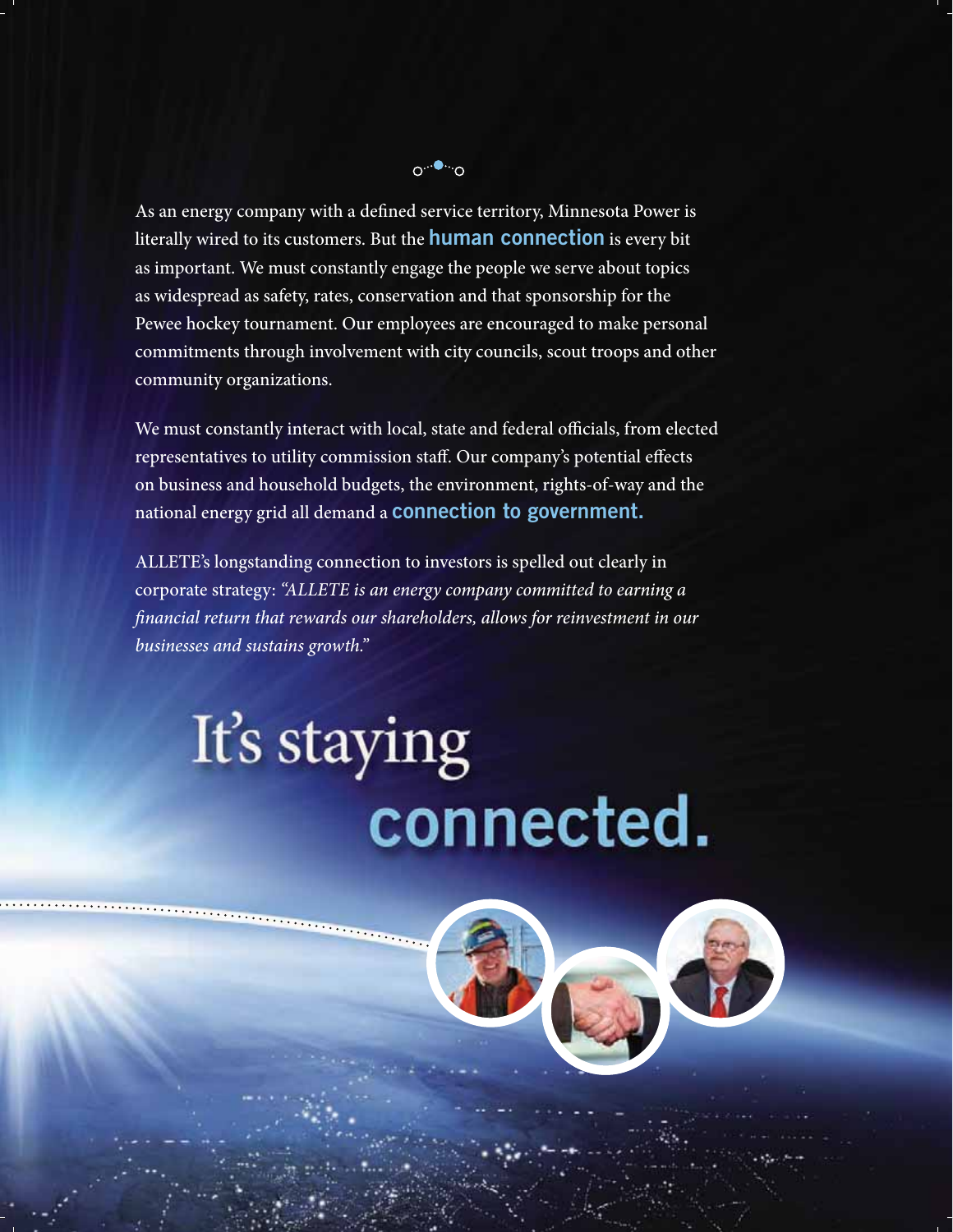**When the DC line was built in the late 1970s, it was designed to carry electricity generated at a fossil-fueled facility 465 miles away. In the future, under ALLETE ownership, it will import renewable wind energy harnessed from the wind-rich North Dakota plains.** 

**4**

This transmission structure carries the last link of Minnesota Power's DC line into the Arrowhead Substation near Duluth, Minn. At the western end, 465 miles away, wind turbines in North Dakota will generate renewable energy.

Ŋ

**CONTRACTOR**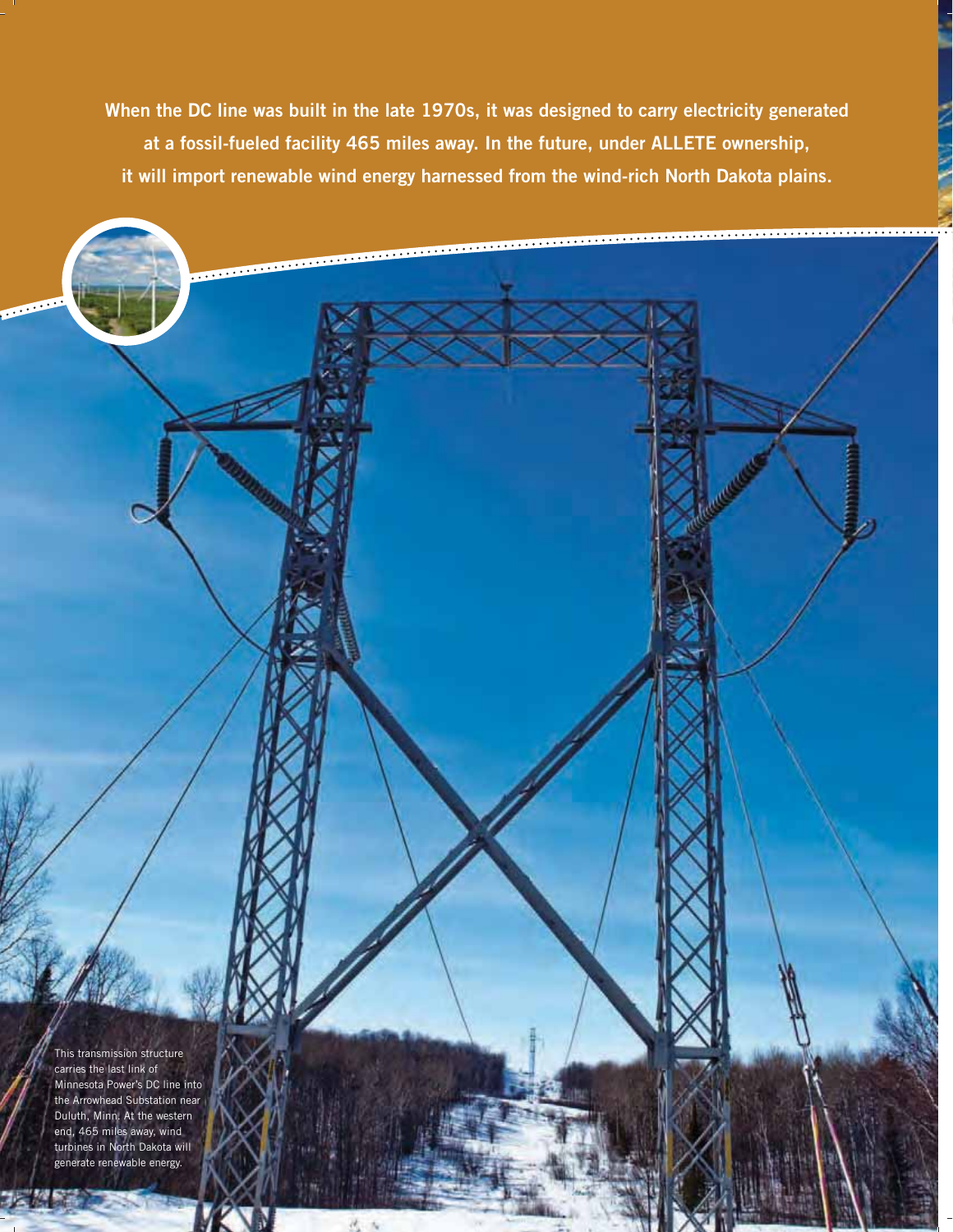

# **A business plan with the wind at its back**

The first order of business for ALLETE in 2010 was to take ownership of an interstate transmission line that connected electric customers in Minnesota and perhaps the rest of the Upper Midwest to the renewable energy potential blowing across the central North Dakota landscape.

ALLETE announced plans to buy the +/-250-kilovolt line from the Square Butte Electric Cooperative in May of 2008. The \$70 million transaction closed Dec. 31, 2009.

Purchase of the line will enable Minnesota Power to phase out a long-term contract to buy electricity generated from coal at the Milton R. Young Station in Center, N.D. and replace it with renewable wind energy.

Federal and state regulators approved the purchase and associated interconnection agreements in late 2009.

The 465-mile DC line, which transmits by direct current rather than the more typical alternating current, connects an electric substation near Center, N.D. with a Minnesota Power substation near Duluth.

Direct current is a more economical way to transmit power over long distances than by alternating current. When Square Butte built the DC line in the late 1970s, it was designed to move large quantities of electricity from the coal-fired Young Station to supply Minnesota Power's taconite customers on northeast Minnesota's Iron Range.

Electricity generated at the Young Station is now shared by Minnesota Power and Minnkota Power Cooperative, an affiliate of Square Butte. Over the next several years, Minnesota Power will phase out its generation rights at the Young Station, allowing Minnkota to eventually take all of the coal-based electricity it once shared. Minnesota Power plans to construct several hundred megawatts of new wind generation in the vicinity of Center, N.D. and transmit the renewable energy over its DC Line as its coal-based power purchases are phased out.



valves facilitate the conversion of DC power to AC power.

### **A history in North Dakota**

ALLETE's connections in central North Dakota were instrumental in the company's decision to pursue the commercial development of renewable wind energy in the area. ALLETE's partnership with the Minnkota electric cooperative and its agreement to purchase power from the Young Generating Station predated by about a decade ALLETE's 1988 purchase of BNI Coal, a lignite coal producer that sells fuel to the Young Station.

Employees of ALLETE and BNI have spent decades forging strong relationships with landowners in the area. While engaging residents in discussions about

employment opportunities, coal leases and reclamation, we gained a fuller appreciation of what the local population had known for generations: North Dakota is windy.

### **Tenth in capacity, first in potential**

The American Wind Energy Association ranks the state of North Dakota tenth in the nation for present wind energy capacity, with 1,203 megawatts in operation. As for potential wind capacity, the wind energy trade association ranks North Dakota number one.

Portions of central North Dakota are ranked among the nation's premier sites for wind energy. As wind turbine technology has advanced in recent years, so has the ability to monitor and map meteorological data.

All markets for wind turbines require an estimate of how much wind energy is available at potential development sites. Correct estimation of the energy available in the wind can make or break the economics of wind farm development, according to the National Renewable Energy Laboratory.

ALLETE's first direct experience in harnessing wind power came in 2006, with the construction and

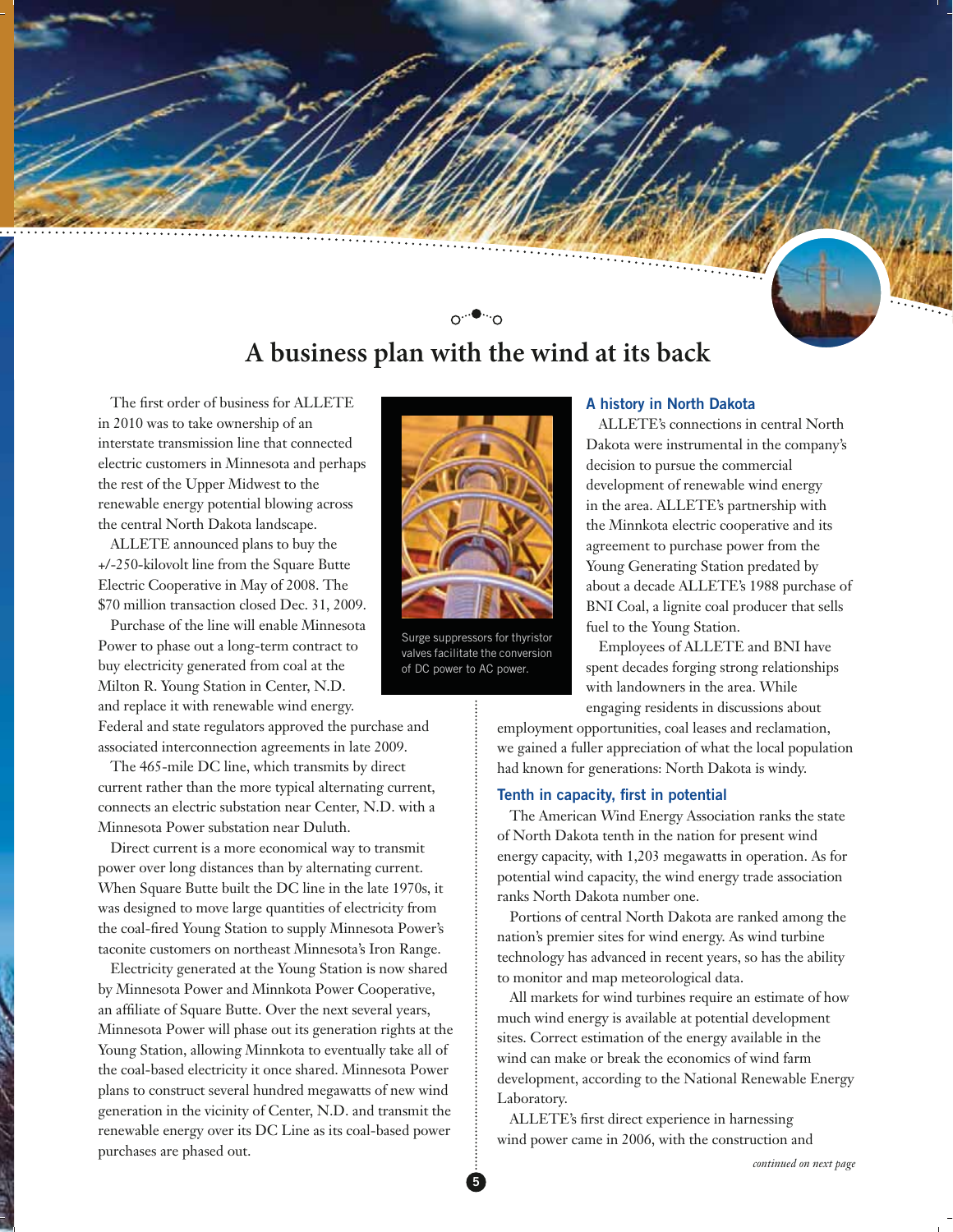#### *continued from previous page*

deployment of Oliver Wind I, a 22-turbine wind farm near Center built by an affiliate of FPL Energy. Minnesota Power contracted to purchase all the energy output from Oliver Wind I, and all the output from the adjacent Oliver Wind II wind energy center, constructed in 2007. The 54 wind turbines that make up Oliver I and II generate a maximum of 98 megawatts (MW) of energy.

## **Proximity to transmission is integral**

One factor integral to the Oliver Wind project was its relative proximity to the DC transmission line linking Center and Duluth. Now that ALLETE owns the line, the company has a dedicated connection between plentiful reserves of wind energy in North Dakota and more populated areas to the east. Limited transmission has stymied more than one project in the region.

ALLETE gained experience in developing its own wind farm when it conceived and built the 25-MW Taconite Ridge Energy Center near Virginia, Minn. The facility, located on bluffs along the Laurentian Divide, began producing energy in the spring of 2008 with a "capacity factor" of about 30 percent.

While the company built on its wind experience in two states, ALLETE management was retooled to incorporate a bigger place at the table for North Dakota operations. In September of 2009, Dave Schmitz, a North Dakota native with decades of electric utility experience, joined

the company as general manager of Minnesota Power renewable operations in North Dakota. Schmitz was charged with building a world class team to operate and maintain the Bison I Wind Energy Center, the first of several wind projects ALLETE is planning.

ALLETE representatives have been working for years to secure options and easements for property on which to build. Besides the excellent quality of the wind resource in the region, the large tracts of land under single ownership have also proved advantageous to developing renewable power generation.

The erection of wind turbines disturbs relatively little agricultural production in the area, which includes small grain farming, pasture land and cattle operations. The vast tracts of open prairie accommodate large setbacks from dwellings and better spacing between transmission and turbine structures. In pursuit of its renewable energy goals, ALLETE has secured options or leases on 60,000 acres of North Dakota land, enough to support 300-400 wind turbines.

The Bison I wind project, estimated to cost \$180 million, will be built in two phases: construction of the first 16 turbines is scheduled to take place later this year and be operational by the end of 2010. Phase two will involve the construction of 17 more turbines, expected to be generating electricity a year later.

## **New blades designed for efficiency**

Located about 25 miles southwest of Oliver I and Oliver II near the town of New Salem, the Bison I project will deploy durable, reliable 2.3 MW turbines manufactured by Siemens similar to those in the Oliver wind farm. However, the blades are longer and designed differently to more efficiently capture wind energy at low to medium wind speeds. The Bison blades will be 161 feet long, mounted on a hub 262 feet off the ground.

The new turbines will begin producing electricity when wind speed reaches nine miles per hour (the turbines automatically cut off at wind speeds of 56 mph and higher). Energy output of wind turbines

is measured by "capacity factor" – the ratio of actual energy production to the theoretical maximum if a plant were operating at maximum output at all times.

With a capacity factor approaching 45 percent within the Bison footprint, the power potential is considered excellent. The average capacity factor for installed commercial wind farms in the U.S. is about 36 percent, according to the U.S. Department of Energy. A cost advantage for Minnesota Power and other wind developers is the production tax credit Congress extended through 2012 for wind projects.

ALLETE believes that over the long term, wind energy will play an increasingly important role in our nation's energy mix. With strong connections linking wind power to people, ALLETE is well on its way to establishing a business based on renewable energy.  $\bullet$ 

This photo, taken in 2006, shows the Oliver Wind I installation under construction. It made use of the same sturdy Siemens-manufactured 2.3 MW turbines that will be deployed in the Bison wind farm, but the Bison project's longer blades will add capacity and efficiency.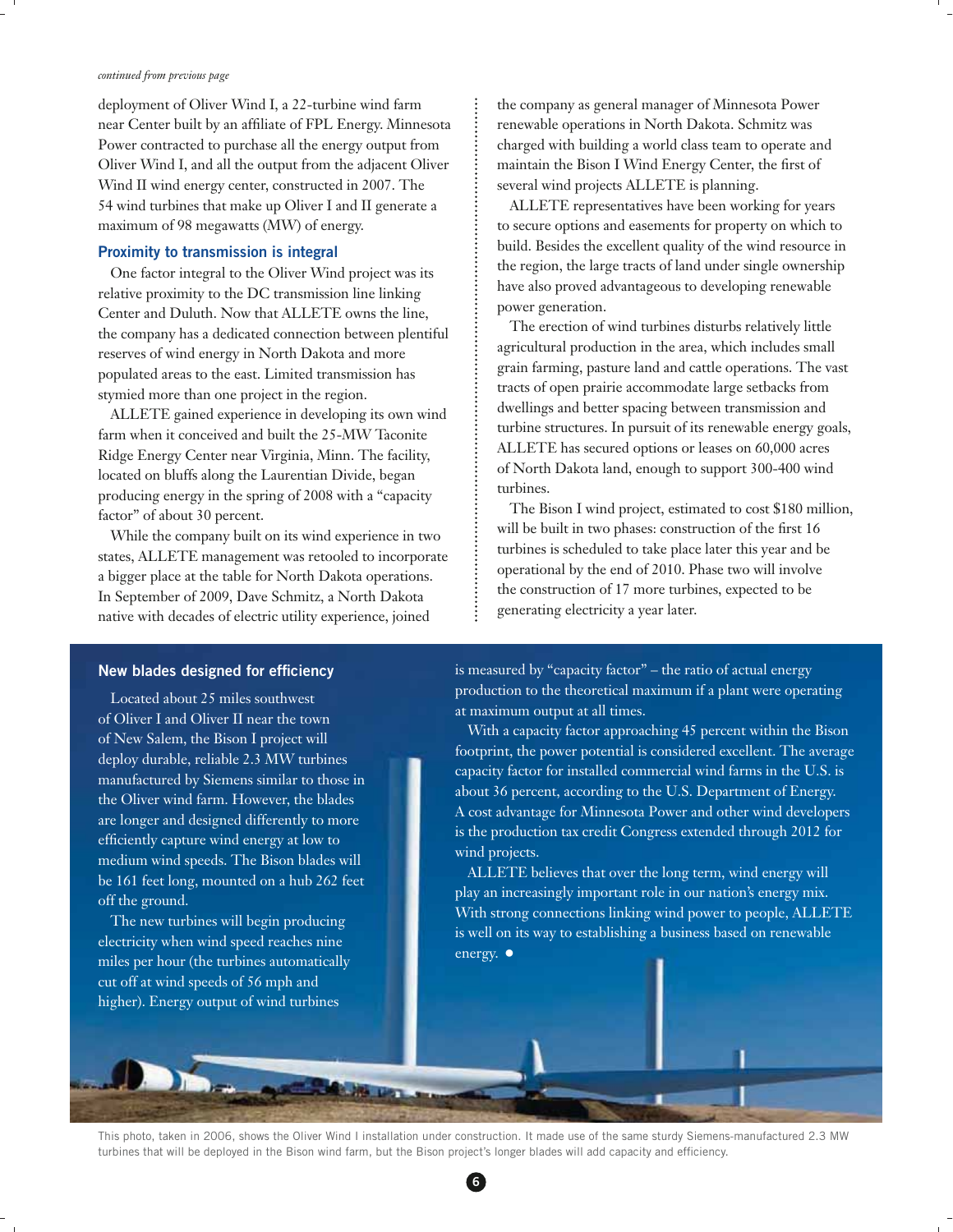## ALLETE 2010 PROFILE

Minnesota Power Strategic Accounts Manager Mike Perala, left, stands with Mesabi Nugget Project Manager Steve Rutherford at the new facility's



# **Excitement surrounds new customer producing iron nuggets**

റ<sup>…●</sup>∵∩

Minnesota Power's newest industrial customer is using electricity in a brand new way to shape a natural resource that's been driving the northern Minnesota economy for more than a century.

Up to 15 megawatts of electric power is now flowing to Mesabi Nugget, a brand new \$260 million facility near Hoyt Lakes, Minn. that is the world's first commercial iron nugget plant. After more than a decade of testing and years of construction, the first nuggets of nearlypure iron emerged from a huge rotary hearth furnace at the plant on Jan. 12, 2010.

"Everyone gathered around the conveyor belt," recalled Steve Rutherford, Mesabi Nugget's project manager. "We got some champagne and popped a few corks later that evening."

Development of iron nuggets – which

contain 96 percent iron compared with the 66 percent iron content of taconite pellets – introduces a new kind of feedstock to steel production. Iron-bearing taconite is abundantly available in northern Minnesota as an important domestic source of raw material for steel.



Steve Rutherford holds one of the first iron nuggets ever commercially produced.

Taconite processing plants use large quantities of electric power to grind the ironbearing rock, and form the iron particles into taconite pellets. Approximately 60 percent of the iron ore consumed by integrated steel facilities in the U.S. originates from six taconite customers of Minnesota Power.

The new nugget plant takes its name from the Mesabi Iron Range, a vast deposit of iron ore in northern Minnesota. Steel Dynamics Inc. owns 81 percent of Mesabi Nugget. The other 19 percent is owned by Kobe Steel Ltd. of Japan, which developed and patented the Itmk3 process that transforms iron ore and

pulverized coal into iron nuggets similar in quality to blast furnace pig iron.

Along with other partners, SDI invested in a pilot demonstration plant that successfully produced the first Mesabi iron nuggets in 2004. The nearly pure iron nuggets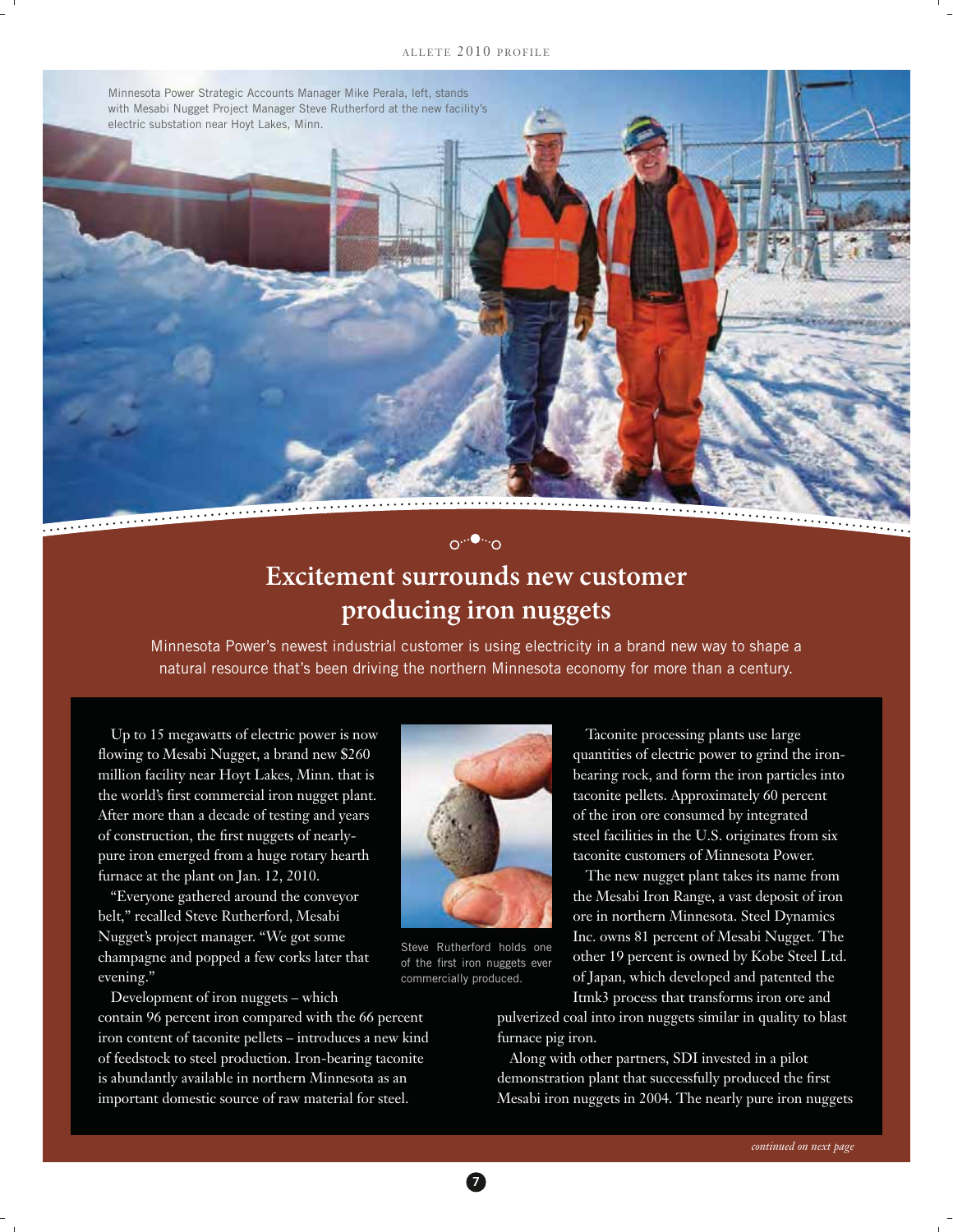## **PolyMet awaiting permits for non-ferrous mine**

Another potential new industrial customer of Minnesota Power plans to launch a non-ferrous mining operation to extract copper, nickel and precious metals from the Mesabi Range.

PolyMet Mining, Inc., in the final stage of a lengthy environmental permitting process, proposes to develop an open pit mine and to modify a former taconite plant to process the minerals.

Minnesota Power has executed a long-term contract with PolyMet to supply approximately 70 megawatts of electric power through at least 2018.

PolyMet's environmental review, which began in February of 2004, has reached the point at which the Minnesota Department of Natural Resources and the U.S. Army Corps of Engineers, as lead agencies, are evaluating public comments on the project's Draft Environmental Impact Statement.

Assuming that the statement is judged to be complete, the state and federal agencies could issue a Statement of Adequacy by mid-year 2010, with issuance of environmental permitting to follow. Should these events occur, operations could begin in late 2011.

PolyMet Mining is a publicly-traded mine development company (AMEX: PLM) that controls the NorthMet ore body through a long-term lease. The company also owns the former LTV processing facility located approximately six miles from the ore body. Using open pit mining techniques, PolyMet plans to mine ore containing copper, nickel, cobalt, platinum, palladium and gold. These substances are used in everyday products like wiring, automobile emission controls, medical applications, and are considered critical to a "green economy."  $\bullet$ 

#### *continued from previous page*

from the pilot plant were tested at a Steel Dynamics mill in Indiana, where they were found to have characteristics ideal for mini-mill steelmaking. Nuggets can also be used as a feedstock in steel blast furnaces.

In certain types of steel products, including flat rolled steel and railroad rail, iron is needed in mini-mill steelmaking to supplement scrap steel. Most mini mills meet their need for iron by relying on pig iron ingots imported from South America or other parts of the world. Steel Dynamics has sought to develop an internal supply of iron units to reduce its dependence on foreign sources.

Initially, Mesabi Nugget will use taconite concentrate from Northshore Mining in Silver Bay, Minn. and hematite from reclaimed natural ore mine tailings to make nuggets in the new plant.

Most of the iron nuggets produced at the new Minnesota facility will be shipped to three Steel Dynamics mills. Rutherford said workers at the new plant are now evaluating and testing equipment and producing the slurry that's processed, filtered and dried into green balls. He said "hot commissioning" of the 60-meter diameter rotary furnace is well underway.

"There's no manual," Rutherford said, underscoring the fact that the process is brand new. Full production levels are expected to be reached later in 2010. The plant is expected to produce 500,000 metric tons of iron nuggets annually, with a workforce of about 70 people.

Mesabi Nugget is pursuing permits for taconite mining activities on previously mined land near the new Hoyt Lakes facility. Assuming receipt of environmental permits, mining could begin in 2011, which would allow Mesabi Nugget to provide its own taconite concentrates and would result in increased electrical loads for Minnesota Power.

Mesabi Nugget was designed to eventually triple in size if demand for the iron nuggets develops. During peak construction at the plant in the summer of 2009, about 1,000 contract workers were on site. A permanent workforce of about 70 employees will operate the plant, Rutherford said.  $\bullet$ 

## **Transmission investments include ATC and CapX2020**

ALLETE's investment in the American Transmission Company continues to grow, reaching \$88.4 million at the end of 2009 and expected to increase by approximately \$5 million in 2010. The investment represents an equity ownership interest of about eight percent in ATC, a Wisconsin-based utility that owns and maintains electric transmission assets in four states. ALLETE's earnings grow as its investment in ATC increases.

ATC began operations in 2001 as the first multi-state electric transmission-only utility. It provides transmission service across 9,400 circuit miles of transmission line in parts of Wisconsin, Michigan, Minnesota and Illinois.

Minnesota Power, as a participant in the CapX2020 initiative to improve transmission reliability in the Upper Midwest, intends to invest in two new lines, one between Fargo, N.D. and Monticello, Minn. and a second between Bemidji and Grand Rapids in Minnesota. ALLETE's total investment in these transmission lines is expected to be approximately \$100 million.  $\bullet$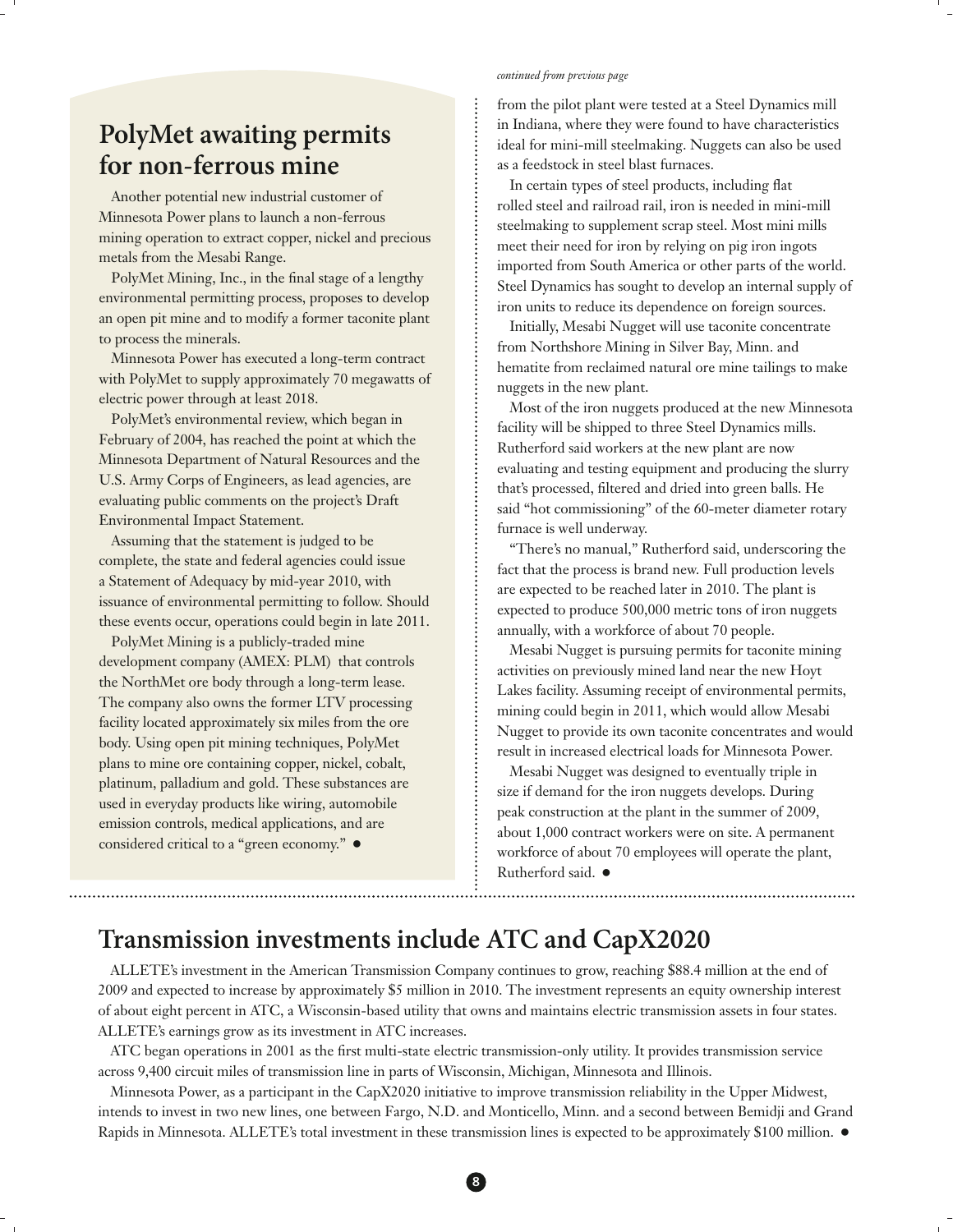#### ALLETE 2010 PROFILE



# **Purchase of steam district tied to the production of more renewable energy**

Although ALLETE's mission to expand renewable energy has been focused primarily on wind energy, the company is also working on developing another renewable source native to the upper Midwest – wood waste biomass.

The state of Minnesota enacted one of the nation's most stringent renewable energy standards in 2007, requiring that 25 percent of Minnesota Power's total retail energy sales come from renewable energy sources by 2025. As a step toward that goal, in 2009 Minnesota Power purchased boilers and associated systems from the city of Duluth that will lead to increased biomass energy generation.

Assets purchased Sept. 30, 2009 included two boilers, wood handling systems, and other equipment used to generate steam for the NewPage paper mill and Minnesota Power's Hibbard Energy Center in West Duluth. The

Hibbard facility, built as a Minnesota Power coal-fired generating plant, has seen many changes over the decades. In the 1970s it was converted to run on fuel oil, only to be closed in 1982.



Duluth Steam District #2 is located at the Hibbard Energy Center in Duluth, Minn.

wood along with coal to facilitate economic development, Duluth Steam District No. 2 came into service in 1987, when the City of Duluth, Minnesota Power and Pentair, Inc. teamed up to construct Lake Superior Paper Industries. Minnesota Power bought out the city's ownership portion in 2009.

After the facility was retrofitted to burn

The Minnesota Public Service Commission in 2009 approved the \$2.5 million purchase and authorized the investment of another \$22 million for upgrades that will eventually triple the amount of electricity produced at the facility from wood waste biomass fuel. A

primary source of the fuel will continue to be wood waste from the nearby paper mill, now owned by NewPage. The paper company also utilizes steam from the plant in its papermaking operation.  $\bullet$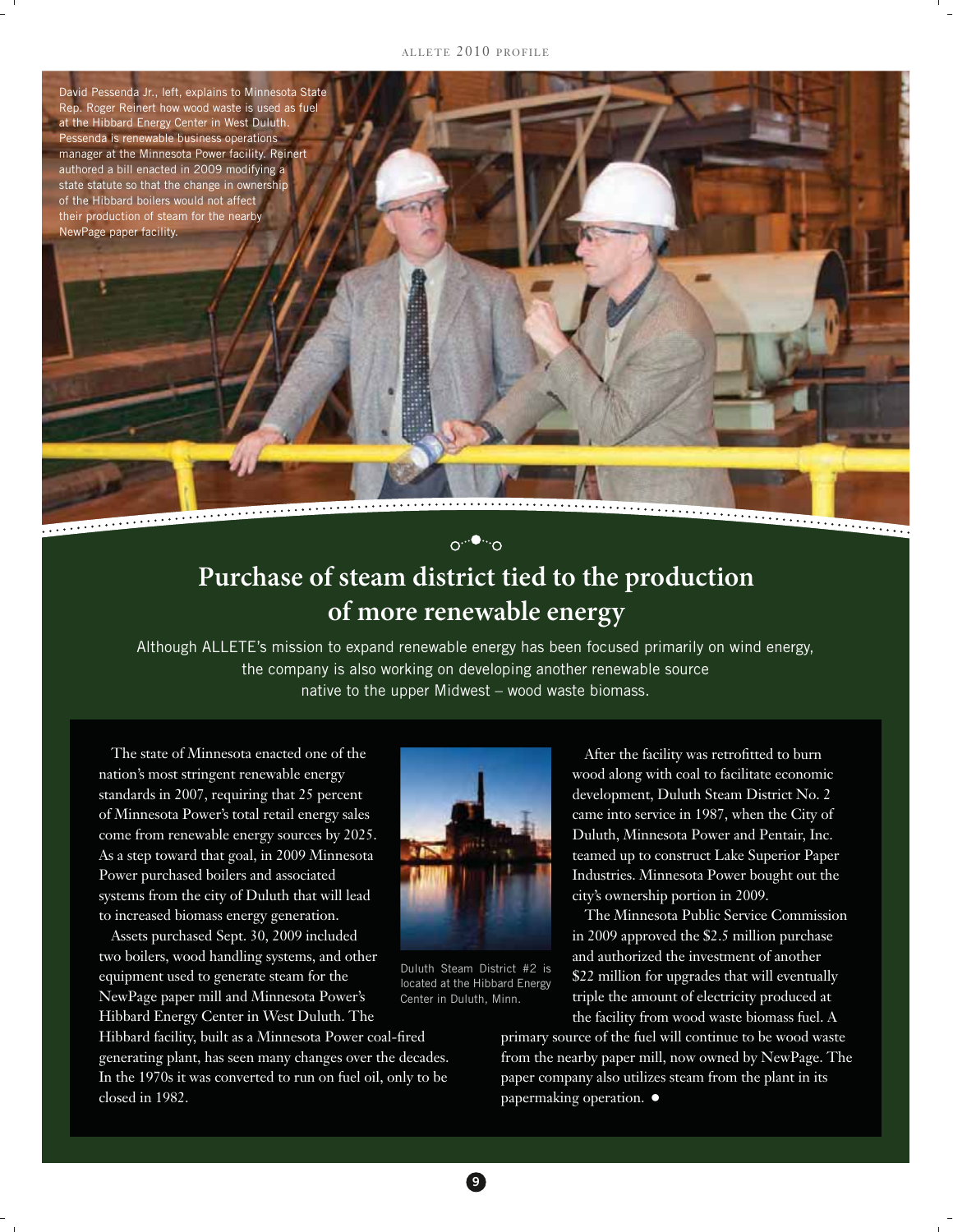## **Major environmental retrofit completed at Boswell Unit 3**

After undergoing a \$240 million environmental retrofit project that took three years to complete, Minnesota Power's Boswell Unit 3 came back on line in November of 2009 as a much cleaner and more efficient electric generating unit.

The investment in pollution control reduced in a major way emissions of sulfur dioxide, oxides of nitrogen and particulates. Boswell Unit 3 is the second-largest generating unit on the Minnesota Power system.

Boswell Unit 3 returned to service 80 days after it went off-line so that workers could finish retrofit construction and install new burners, upgrade the turbine and finalize the complex transition to a more efficient and cleaner-burning generator. The turbine upgrade improved output with no additional carbon emissions. The Unit 3 emission control project started in 2006, employed several hundred workers, and utilized some of the most advanced equipment, including selective catalytic reduction and one of the word's largest construction cranes.  $\bullet$ 



ALLETE President Al Hodnik, left, and others check out improvements at Boswell Unit 3, a major environmental retrofit completed in November of 2009.



Left to right are Investor Relations VP Tim Thorp, CFO Mark Schober, John Merrell of the NYSE, President Al Hodnik, Chairman and CEO Don Shippar, Lead Director Bruce Stender and Controller Steve DeVinck.

## **ALLETE celebrates 60 years on the New York Stock Exchange**

ALLETE, listed on the New York Stock Exchange for 60 years, remains in close contact with its thousands of investors through a Duluth-based shareholder services staff, participation at investor meetings and face-to-face visits with analysts, brokers and the public.

On March 3, 2010, at the invitation of the NYSE, six ALLETE executives rang the closing bell at the stock exchange in honor of the company's 60th anniversary of being listed on "the Big Board." When the company was first listed on the exchange, it traded under the symbol MPL, an abbreviation of ALLETE's previous name, Minnesota Power and Light.

ALLETE has been listed as ALE since the company changed its name in 2000. It has paid common stock dividends without interruption since 1948.  $\bullet$ 

## **BNI sold about 4.2 million tons of lignite coal in 2009**

BNI Coal, a wholly owned subsidiary of ALLETE, sold approximately 4.2 million tons of lignite coal in 2009, and anticipates a similar sales level in 2010.

Located near Center, N.D., BNI's open pit mine produces fuel for two electric generating cooperatives, Minnkota Power and Square Butte. These two customers presently consume virtually all of BNI Coal's production of lignite under coal supply agreements that extend through 2026.

The mining process disturbs and reclaims between 200 and 250 acres of land per year. Laws require that reclaimed land be at least as productive as it was prior to mining. With lignite reserves of an estimated 600 million tons, BNI Coal has ample capacity to expand production.  $\bullet$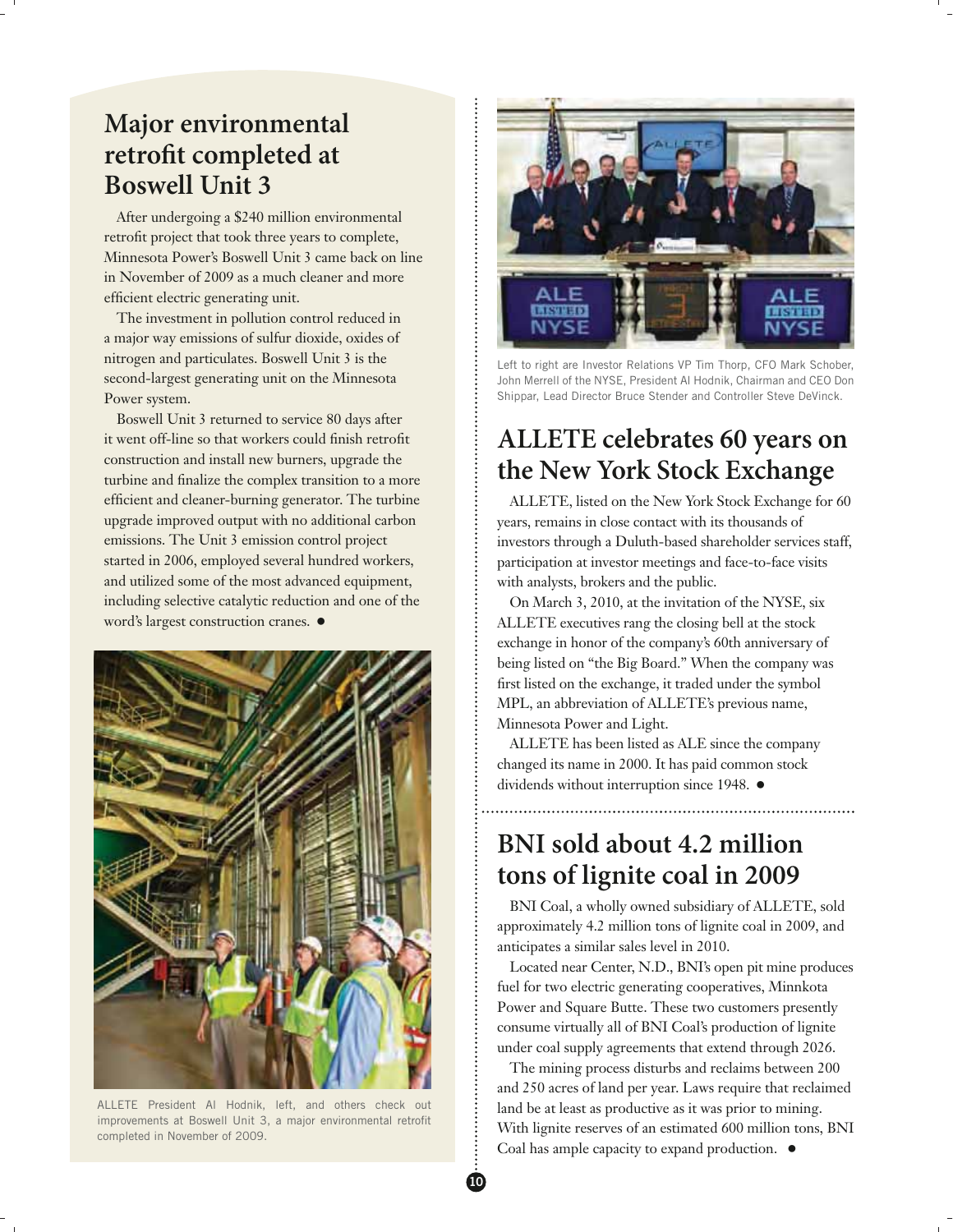ALLETE 2010 PROFILE



**Minnesota Power requests rate increase of \$81 million per year**

 $\circ \cdot \cdot \bullet \cdot \cdot \circ$ 

Minnesota Power filed a retail rate increase request with the Minnesota Public Utilities Commission (MPUC) in November of 2009, seeking an \$81 million annualized net increase in electric retail revenue and a return on equity of 11.50 percent.

The company requested a capital structure of 54.29 percent equity and 45.71 percent debt.

While Minnesota law allows the collection of interim rates while the Commission processes the rate filing, on Dec. 30, 2009, the MPUC issued an order authorizing \$48.5 million of Minnesota Power's interim rate increase request of \$73 million.

The MPUC cited "exigent circumstances" in reducing Minnesota Power's interim rate request.

Minnesota's rate case process requires public



Dave McMillan and Bob Lee connect with a handshake.

hearings and an evidentiary hearing before an administrative law judge, both of which are scheduled for the second quarter of 2010. A final decision on the company's rate request is expected in the fourth quarter.

Minnesota Power announced early in the fall of 2009 its intent to file for additional revenues to recover the costs of significant investments designed to insure system reliability and enhance environmental performance while bringing new renewable energy to northeastern Minnesota.  $\bullet$